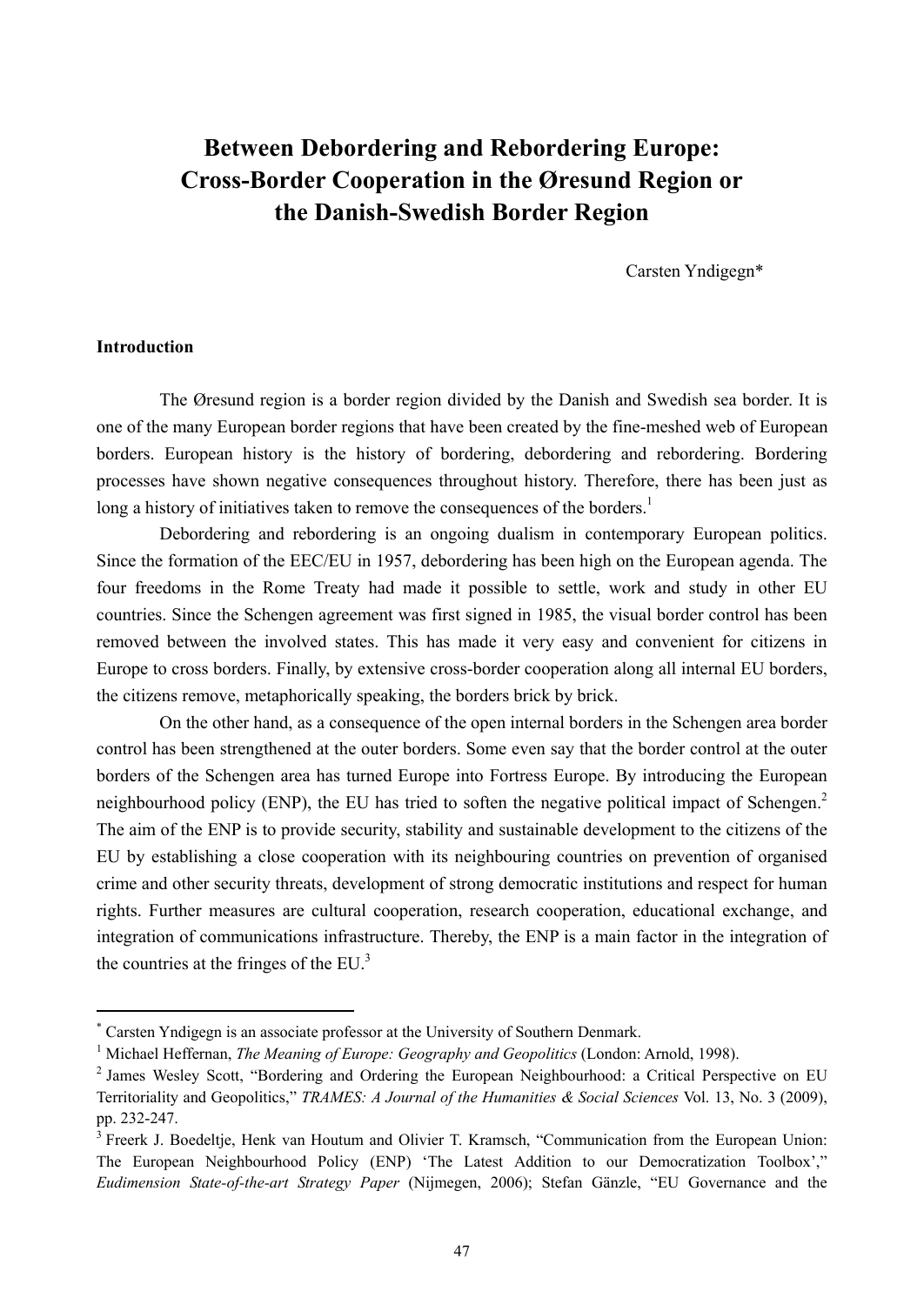In this paper, I will look at cross-border cooperation within the European Union as an example of "debordering" Europe. First, I briefly sketch a theoretical framework of border theory. Then I will introduce the EU policy of European regional cohesion and cross-border cooperation. Finally, I will demonstrate the politics in practice by an example, the Øresund region, the crossborder cooperation between Sweden and Denmark.

## **Borders of Europe: A Theoretical Perspective**

European borders are unnatural, political constructions. Looking at European history, border drawing has been a consequence of the struggles about formation and re-formation of nation states, and the majority of contemporary European borders have been drawn as a consequence of the two world wars in the twentieth century. Borders are the "scars of history." They divide people due to political decisions; they are often the outcome of violent conflicts between nation-states, but they may be determined peacefully, such as it was the case with former Czechoslovakia that after a referendum was divided into the Czech Republic and Slovakia in a so-called Velvet Divorce.<sup>4</sup>

Borders are multidimensional.<sup>5</sup> They are physical entities, and they determine people's perceptions. Borders are spatial representations of power relations, and they become reflected in the minds of the people who live with and along the borders.<sup>6</sup> Besides being physical realities in geographical space, borders are social constructions. Borders divide people between known and unknown, between native and foreign, and between us and them. Drawing borders imply that mental divisions are created among the populations on each side of the border. Former identifications turn into oppositions, if previous local identities are overlaid by new, different national identities, as shown by Peter Sahlins in his analysis of historical border drawing between France and Spain.<sup>7</sup>

Borders produce meaning and significance beyond their mere existence. Borders are social constructions, but they construct social relations as well. Borders signify the relationships between actors and institutions in the borderland. Paasi has named this the identity producing functions of borders or boundaries: "The meanings of boundaries are thus underlined by the fact that identities are produced through these boundaries. They become part of collective identities, shared memories and

<sup>&</sup>lt;u> Andrewski politika (za obrazu pod obrazu pod obrazu pod obrazu pod obrazu pod obrazu pod obrazu pod obrazu p</u> European Neighbourhood Policy: A Framework for Analysis," *Europe-Asia Studies* Vol. 61, No. 10 (2009), pp. 1715-1734.

<sup>&</sup>lt;sup>4</sup> Otto Ulc, "Czechoslovakia's Velvet Divorce" *East European Quarterly* Vol. 30, No. 3 (1996), pp. 331-352. 5<br><sup>5</sup> Thomas Bisse, "European Institutions and Identity Change: What have we Learned?" in B. K. Herrman

<sup>&</sup>lt;sup>5</sup> Thomas Risse, "European Institutions and Identity Change: What have we Learned?" in R. K. Herrmann, T. Risse and M. B. Brewer (eds.), *Transnational Identities: Becoming European in the EU* (Lanham: Rowman and Littlefield Publishers, 2004), pp. 248-253.

<sup>6</sup> James Anderson and Liam O'Dowd "Borders, Border Regions and Territoriality: Contradictory Meanings, Changing Significance" *Regional Studies* Vol. 33, No. 7 (1999), pp. 593-604; Gerard Delanty, "Borders in a Changing Europe: Dynamics of Openness and Closure," *Comparative European Politics* Vol. 4, No. 2 and 3 (2006), pp. 183-202.

<sup>7</sup> Peter Sahlins, *Boundaries: The Making of France and Spain in the Pyrenees* (Berkeley, CA: University of California Press, 1989); Peter Sahlins, "State Formation and National Identity in the Catalan," Thomas M. Wilson and Hastings Donnan (eds.), *Border Identities: Nation and State at International Frontiers* (Cambridge: Cambridge University Press, 1998), pp. 31-61.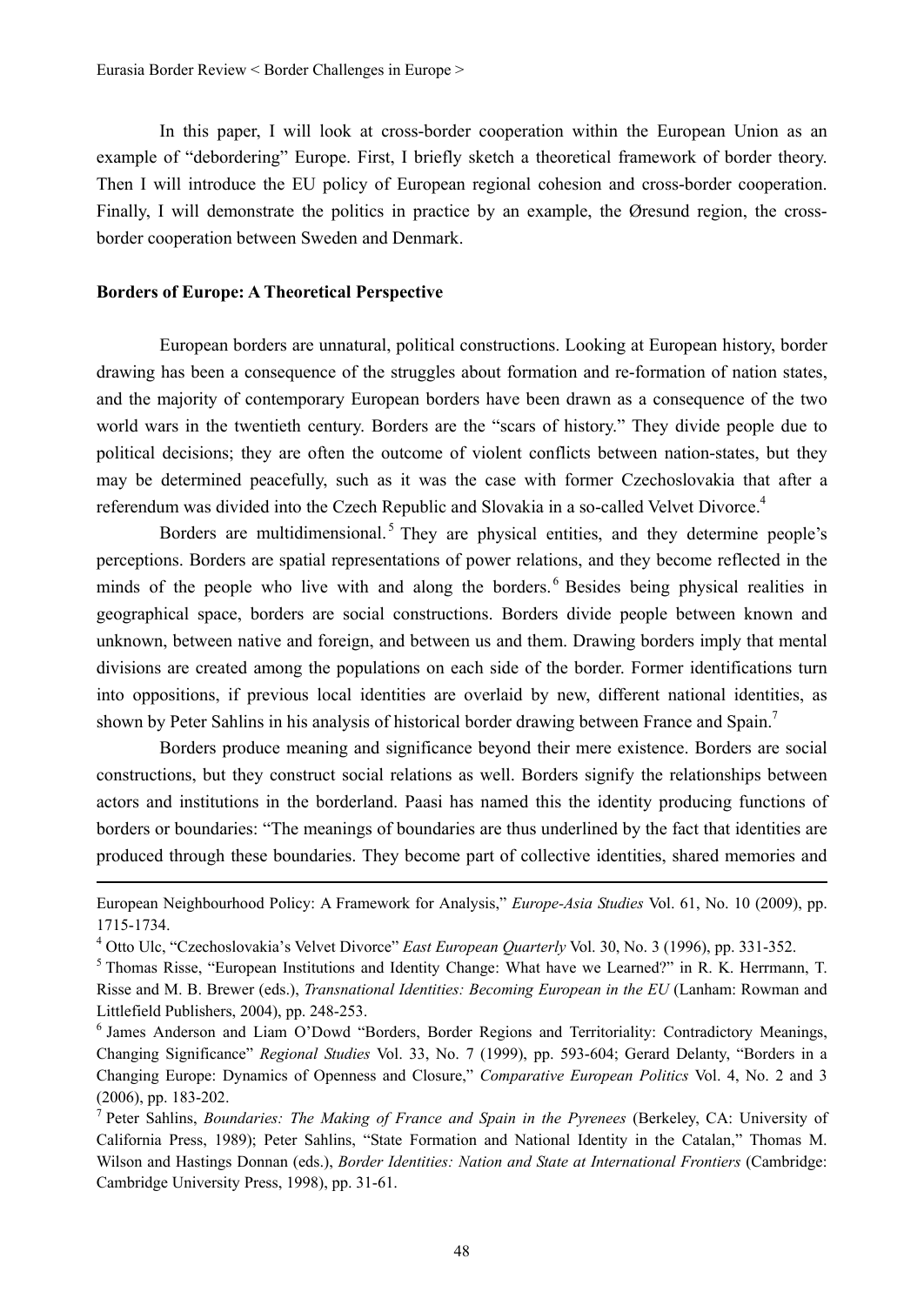the sense of continuity between generations. Identities are often represented in terms of a difference between Us and the Other, rather than being something essentialist or intrinsic to a certain group of people." 8

The mental representations of borders take on a life of their own, and persist even after the constitutive conditions of their formation have disappeared, as the many studies of the former Iron Curtain in Europe have shown.<sup>9</sup>

The societal significance of borders has changed historically. In pre-modern times border regimes were little visible. The hierarchical dependency structure in society made it less important to demarcate territories. It is first with the development of the modern nation state that borders gain significance. For the modern nation state clearly specified borders are required to secure the sphere of governance and legal sovereignty. Bordering the state was necessary to allow tax deduction and the spread of welfare benefits, such as schooling and other welfare offers.<sup>10</sup>

Borders have further changed in postmodern times as a consequence of globalization. Castells<sup>11</sup> has contributed with his famous notion of a "space of places" that is being replaced by a "space of flows," and it refers to the underlying understanding that the solid bordered nation states have been overlaid by a range of flows that follow other principles of interaction and exchange than that of the nation-state. These global networks and global flows have developed in all areas of social life. As Rumford notes, the consequences are that in "the network vision of society, territorial borders are easily transcended by flows and mobilities which take place within globalized circuits of information and exchange."<sup>12</sup>

Postmodern borders take on a diverse form, being both permeable and closed. On the one

<sup>8</sup> Anssi Paasi, "Boundaries as Social Processes: Territoriality in the World of Flows," *Geopolitics* Vol. 3, No.1 (1998), pp. 69-88.

<sup>9</sup> Daphne Berdahl, *Where the World Ended: Re-unification and Identity in the German Borderland* (Berkeley, CA: University of California Press, 1999); Heidi Armbruster, Craig Rollo and Ulrike H. Meinhof, "Imagining Europe: Everyday Narratives in European Border Communities," *Journal of Ethnic and Migration Studies* Vol. 29, No. 5 (2003), pp. 885-899; Heidi Armbruster and Ulrike H. Meinhof, "Memories of Home? Narratives of Readjustment on the German/Polish and Former German/German Borders," Jennifer Coates and Joanna Thornborrow (eds.), *The Sociolinguistics of Narrative* (Amsterdam: J. Benjamins Publishing, 2005); Ulrike H. Meinhof (ed.), *Living (with) Borders: Identity Discourses on East-West Borders in Europe* (Aldershot: Ashgate, 2002); Ulrike H. Meinhof, "Migrating Borders: an Introduction to European Identity Construction in Process," *Journal of Ethnic and Migration Studies* Vol. 29, No. 5 (2003) pp. 781-796; Ulrike Hanna Meinhof and Dariusz Galasinski, *Border Discourse: Changing Identities, Changing Nations, Changing Stories in European Border Communities: A State-of-the-art Report* (Edinburgh: The European Border Identities Consortium, 2000); Ulrike Hanna Meinhof and Dariusz Galasinski, "Photography, Memory, and the Construction of Identities on the Former East-West German Border," *Discourse Studies : An Interdisciplinary Journal for the Study of Text and Talk* Vol. 2, No. 3 (2000), pp. 323-353; Ulrike H. Meinhof and Dariusz Galasinski, "Reconfiguring East West Identities: Cross-Generational Discourses in German and Polish Border Communities," *Journal of Ethnic and Migration Studies* Vol. 28, No. 1 (2002), pp. 63-82; Ulrike Hanna Meinhof and Dariusz Galasinski, *The*  Language of Belonging (Basingstoke: Palgrave Macmillan, 2005).<br><sup>10</sup> Michael Billig, *Banal Nationalism* (London: Sage, 1995).<br><sup>11</sup> Manuel Castells, *The Rise of the Network Society* (Oxford: Blackwell Publishers, 2000).<br><sup>1</sup>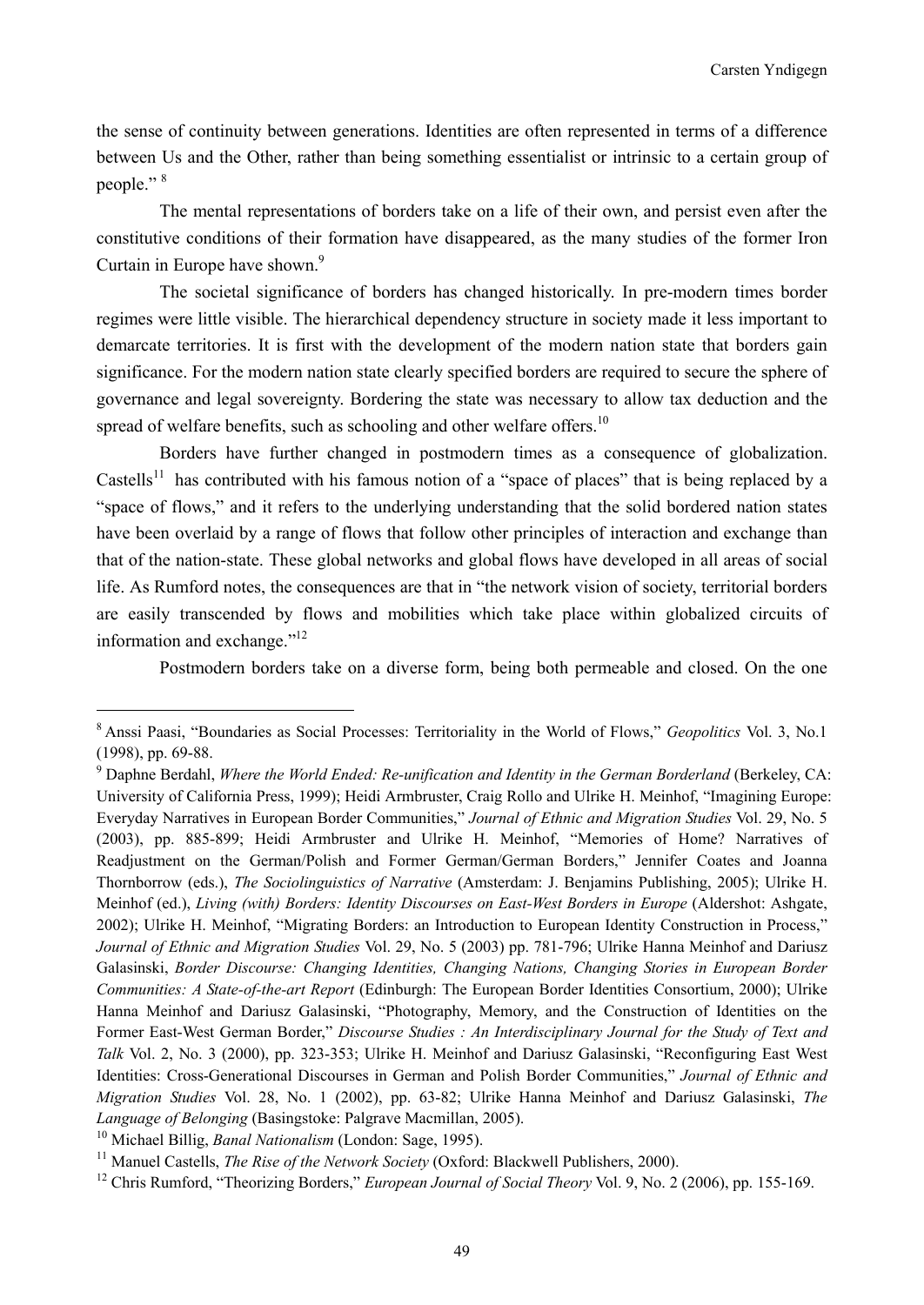hand, they keep on framing nation state sovereignty and protect against unwanted intruders, and on the other hand, they allow unhindered flow of recognized individuals into countries. Openness and closure follow a complicated pattern that has been compared with a computer firewall that performs intelligent filtering of immigrants by being open for the attractive and being closed for the unattractive.<sup>13</sup>

## **The Policy of Debordering Europe : Cross-border Cooperation**

Regarding the status of contemporary European borders, the major factors in the debordering of Europe have been the process of European integration and the enlargement of the EU. European integration has changed the perspective of borders from being markers of demarcation to becoming symbols of a past to be overcome. Borders in an integrating Europe are borders that disappear. Visual signs of the border are reduced to a minimum. The most obvious signifier of an internal EU border is that language is different on the signposts on each side of the border.

The removal of the significance of borders in Europe is one of the basic purposes with the cooperation in first the EEC, then the EU. The Rome Treaty, which founded the European cooperation and launched the European integration process, states that the purpose is "to lay the foundations of an ever-closer union among the peoples of Europe," and one of the measures is to strengthen regional development, by "reducing the differences existing between the various regions and the backwardness of the less favoured regions." This should ensure a harmonious development of Europe. Peace-making by economic development is the underlying idea of European cooperation.<sup>14</sup>

The term Euroregion has been used about these cross-border regions. The first region, Euregio, was founded in 1958 as a Dutch-German initiative to rebuild good relations between the neighbour countries, which had been damaged by the German occupation during the Second World War.<sup>15</sup>

O'Dowd notes that the process of integrating Europe was initiated by the Council of Europe rather than the EEC, while the objective in the Treaty of Rome of removing European borders only was aspirational, the Council of Europe (COE) managed to promote experiments in border regions.<sup>16</sup> It happened in 1980, when the COE took the initiative to the Madrid Convention, which outlined a

<sup>13</sup> William Walters, "Border/Control," *European Journal of Social Theory* Vol. 9, No. 2 (2006), pp. 187-203; William Walters, "Rethinking Borders Beyond the State," *Comparative European Politics* Vol. 4, No. 2-3 (2006), pp. 141-159.

<sup>&</sup>lt;sup>14</sup> Desmond Dinan, *Europe Recast: A History of European Union* (Basingstoke: Palgrave Macmillan, 2004).<br><sup>15</sup> Hendrik Greven, Bernhard Meyer and Jean Dieter Gabbe, *EUREGIO: Modell grenzüberwindender* 

*Zusammenarbeit* (Hannover: Niedersachsische Landeszentrale fur Politische Bildung, 1980); Martin van der Velde and Henk van Houtum, *Borders, Regions and People* (London: Pion, 2000); Markus Perkmann *The Rise of the Euroregion. A Bird's Eye Perspective on European Cross-border Cooperation* (Lancaster: Lancaster University, 2002).

<sup>16</sup> Liam O'Dowd, "The Changing Significance of European Borders," *Regional and Federal Studies* Vol. 12, No. 4 (2002), pp. 13-36.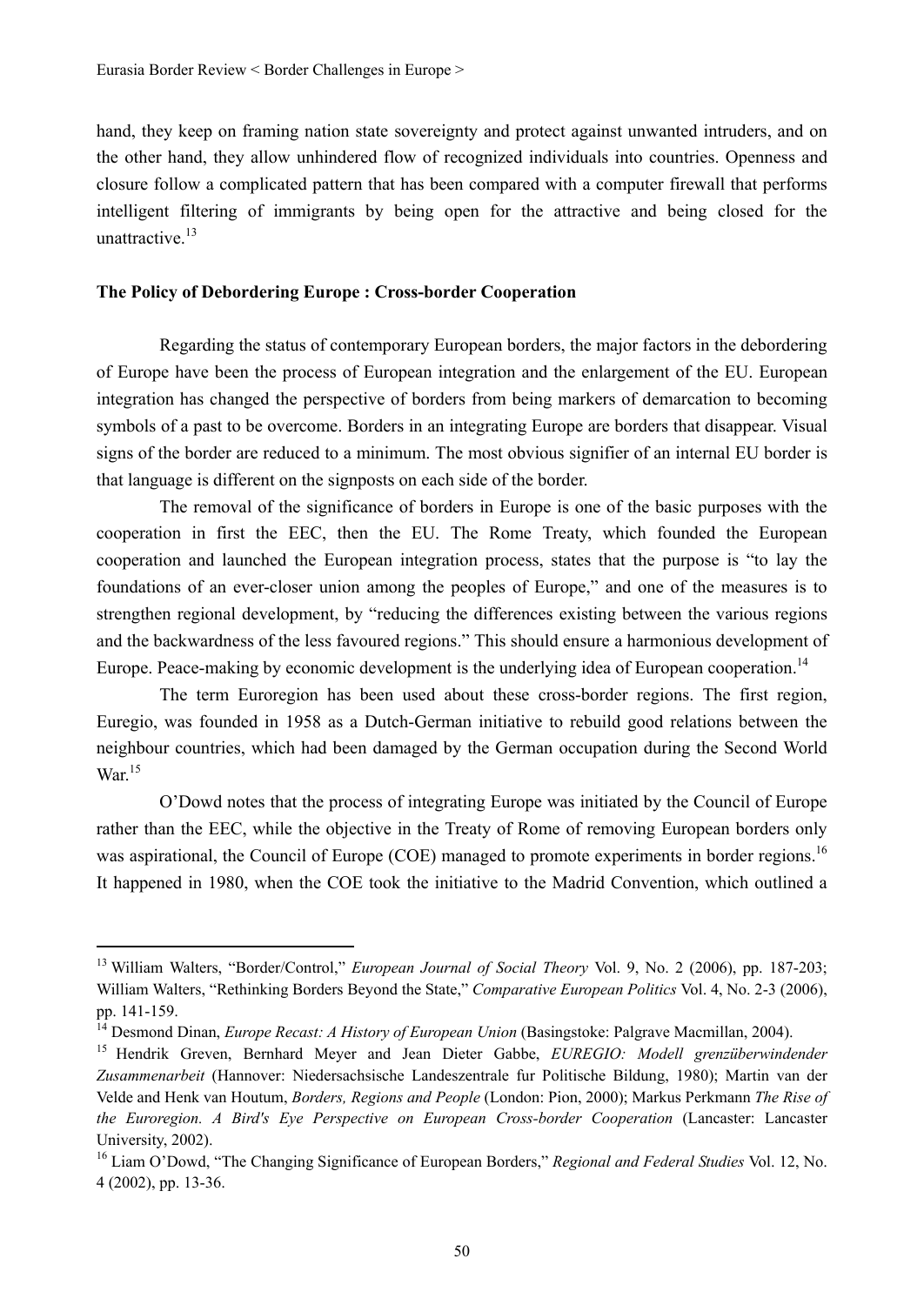legal framework for trans-frontier or cross-border cooperation.<sup>17</sup>

Regional development was furthered by different structural policies within the EU. In 1975, the European Regional Development Fund (ERDF) was created, but it was first with the set-up of the Structural Funds in 1988 that the Commission got the economic means and political measures to develop the backward European regions. Following the Maastricht Treaty in 1992, which further introduced the Cohesion funds, the budget for regional development was significantly increased. Since the enlargement of the EU in 2004, which brought a 20% increase in the EU's population, but only a 5% increase in Union GDP, supporting the poorest regions in EU has had the highest priority. For the period 2007 to 2013, 347 billion euros has been allocated to structural and cohesion funds.<sup>18</sup>

In 1994, the Committee of the Regions (COR) was established. The purpose was to set up an institution that could be consulted about the consequences of EU policies on the local and regional level. The Lisbon Treaty made it obligatory for the European Parliament to consult the COR in such matters. The work of the COR is based on three key principles: *Subsidiarity*, which means that decisions should be taken at the closest practical level to the citizen, *proximity*, which further aims at making the views of the people heard, and *partnership*, which means that European, national, regional and local governments should be involved throughout the decision making process in the  $EU<sup>19</sup>$ 

The specific focus on border regions was established with the Interreg programmes in 1989. Until 2006, three Interreg programmes have been carried out. Interreg is divided into three strands, A for cross-border cooperation, B for transnational cooperation, and C for interregional cooperation. The cross-border Interreg programme supports cooperation between adjacent regions. The Interreg initiative has then been replaced by the European Territorial Cooperation Objective, but Interreg continues to be used as the name of the regional initiatives, and currently Interreg IVA is running. The European Territorial Cooperation Objective aims at entrepreneurial development, better employment conditions, improving infrastructure, transportation and communication, and supporting links between rural and urban areas. The border regions have set up various types of entities to administer Interreg funds. The Interreg programmes are decentralised, which means that each regional programme is approved by the Commission. Interreg IVA consists of 52 programmes. The total budget has been increasing. While Interreg II had a budget of 3.5 billion euros (1996 prices), and Interreg III had a budget of 4.9 billion euros (1999 prices), the budget of Interreg IV is 7.8 billion euros (2006 prices), where 5.6 billion euros are allocated to cross-border cooperation.<sup>20</sup>

<sup>&</sup>lt;sup>17</sup> Markus Perkmann, "Cross-Border Regions in Europe: Significance and Drivers of Regional Cross-Border Co-Operation," *European Urban and Regional Studies Vol.* 10, No. 2 (2003), pp. 153-171.<br><sup>18</sup> Liesbet Hooghe (ed.), *Cohesion Policy and European Integration: Building Multi-level Governance* (Oxford:

Oxford University Press, 1996).

<sup>&</sup>lt;sup>19</sup> Thomas Christiansen and Pamela Lintner, "The Committee of the Regions after 10 Years: Lessons from the Past and Challenges for the Future" *Eipascope* No. 1 (2005), pp.7-13.<br><sup>20</sup> http://ec.europa.eu/regional\_policy/index\_en.htm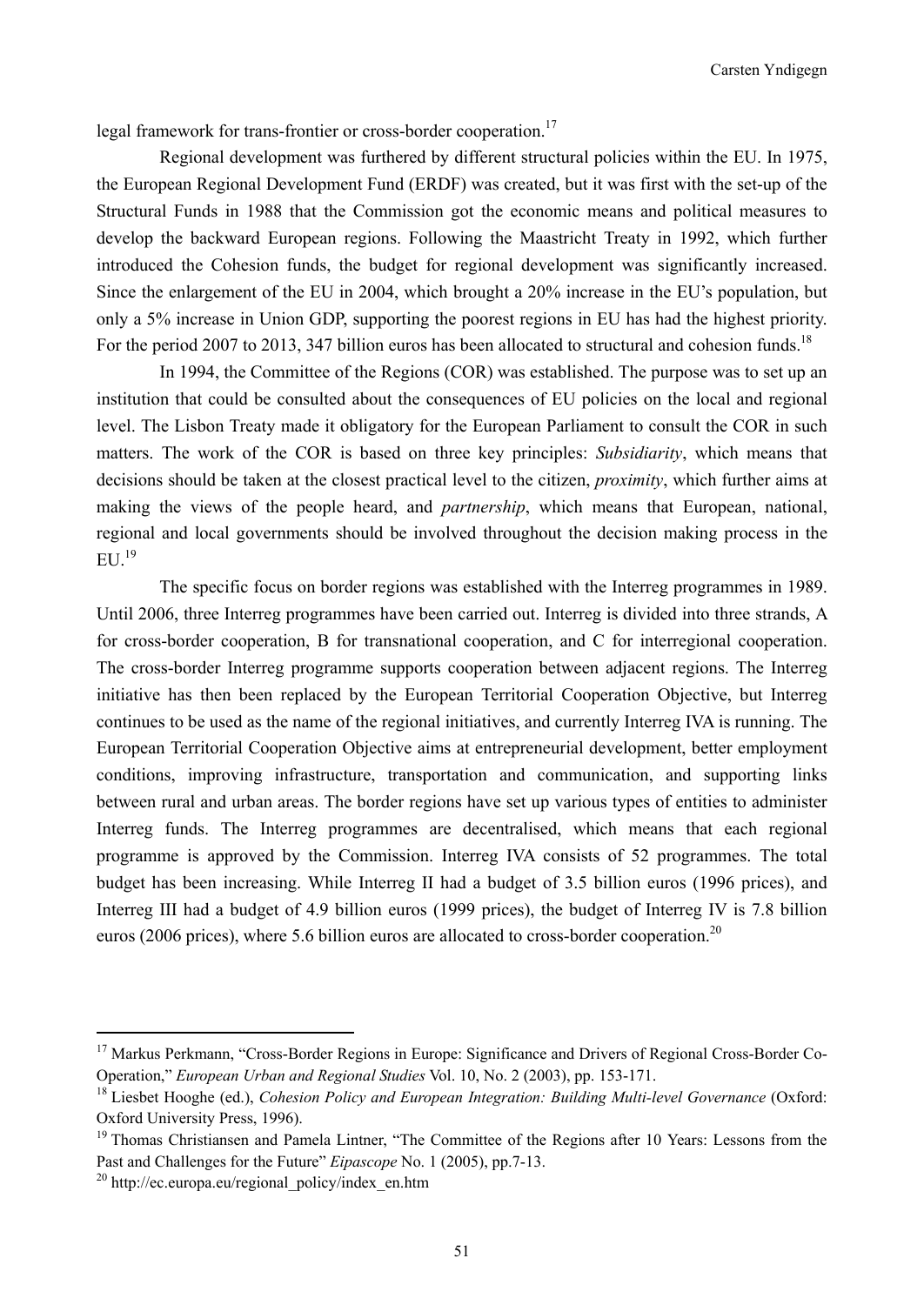

Fig.1: Cross-border programmes under the European Territorial Cooperation Objective (2007-2013)

Source: http://ec.europa.eu/regional\_policy/atlas2007/eu/crossborder/index\_en.htm

# **European Cross-Border Cooperation – the Øresund Region**<sup>21</sup>

The Øresund region is formed by the eastern part of Denmark and the south-western part of Sweden, two countries in Scandinavia, the northern part of Europe. The region is named after the narrow water, the Øresund, a sound that divides the two countries. In the region are the Danish capital,

<sup>&</sup>lt;sup>21</sup> For the chapter on Øresund, the following websites has been consulted for information: http://www.mva.org; http://www.medicon-valley.dk; http://www.mediconvalley.com; http://www.orestad.dk/da-dk/Erhverv/Artikler/ Medicon -Valley.aspx; http://www.oresund.org; http://dk.oresundsbron.com/page/102; http://www.oresundskomiteen. dk; http://www.interreg-oks.eu; http://www.interreg-oresund.dk; http://skane.com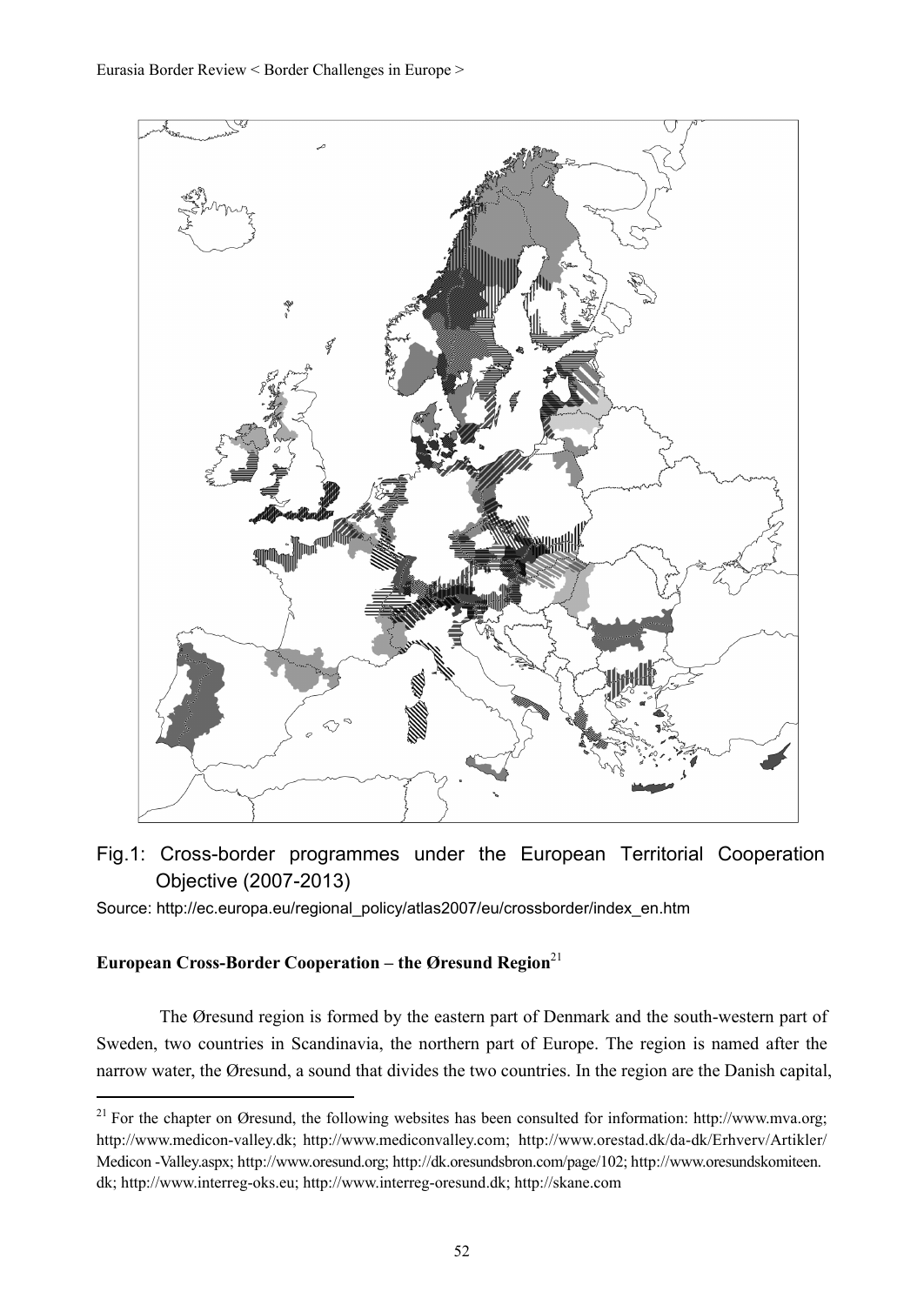Copenhagen, and the third largest Swedish city, Malmö. Historically, the two regions were part of the Danish Kingdom, but the division took place several hundred years ago, and the Swedish part is fully integrated in Sweden.<sup>22</sup>

It has, however, been a vision to re-integrate the region. For more than a century, there have been dreams of a bridge that could enable easy transport between the two countries.<sup>23</sup> The dreams became reality in 2000, when the Øresund Bridge opened. The bridge building project initiated an integration process that developed in different ways. The population started to act on the new possibilities that opened, and the public authorities launched national separate plans for city development. Further, the bridge became a catalyst for cross-border cooperation between Denmark and Sweden. Several initiatives were taken to integrate the region by cross-border cooperation. This cooperation has taken place within the EU Interreg framework.

In the following, I will briefly describe the main dimensions of the integration process. First, I will look at the population mobility, and then I will touch upon cultural issues and briefly introduce the municipal city development. Second, I will introduce the cross-border cooperation, where numerous projects have been carried out. As examples, I will concentrate on two, the development of an industrial life science cluster and the development of the Øresund science region.

## **Commuting, Culture and Urban Integration**

The consequences of the bridge across Øresund have been obvious. Today, 72,000 persons cross the bridge every day, either by car (60%) or train (40%). Almost 20,000 vehicles cross the bridge every day. 95% of them are automobiles. 40% of the automobiles transport commuters, 20% transport business travellers. The rest is travelling for different leisure purposes or vacation. For short term travellers, shoppers and tourists, the bridge has been a huge advantage. Malmö has profited from the competitive advantage due to the currency exchange rate.

It is estimated that more than 20,000 persons commute each day across the border. Commuting goes almost only in one direction; 95% of the commuters live in Sweden and work in Denmark.24 Many are Danes who have settled in Sweden because of lower property prices. It reflects economic conditions that almost all traffic goes from Sweden to Denmark. There is no economic incentive to move the other way.

Travelling, commuting and settling across the border between Denmark and Sweden should be easy, while both countries are members of the EU. It should become even easier, because all

 $22$  Southern Sweden (the provinces Skåne, Halland and Blekinge) was handed over to the Swedish king in 1658 after being a possession of the Danish king for 800 years. This was the outcome of two centuries of territorial wars, which continued into the early nineteenth century. After the provinces were conquered, a process of Swedification began. Information about the history of the Øresund region can be found on http://www.oresundstid.dk/kap/start.aspx (click the English flag). 23 Olof Berg, Anders Linde-Laursen and Orvar Löfgren (eds.), *Invoking a Transnational Metropolis: the Making* 

*of the Öresund Region* (Lund: Studentlitteratur, 2000). 24 Travel and commuting statistics are based on *Derfor rejservi over Øresund* (*That is why we travel across* 

*Øresund* ), Øresundsbro konsortier, 2010, http://dk.oresundsbron.com/page/163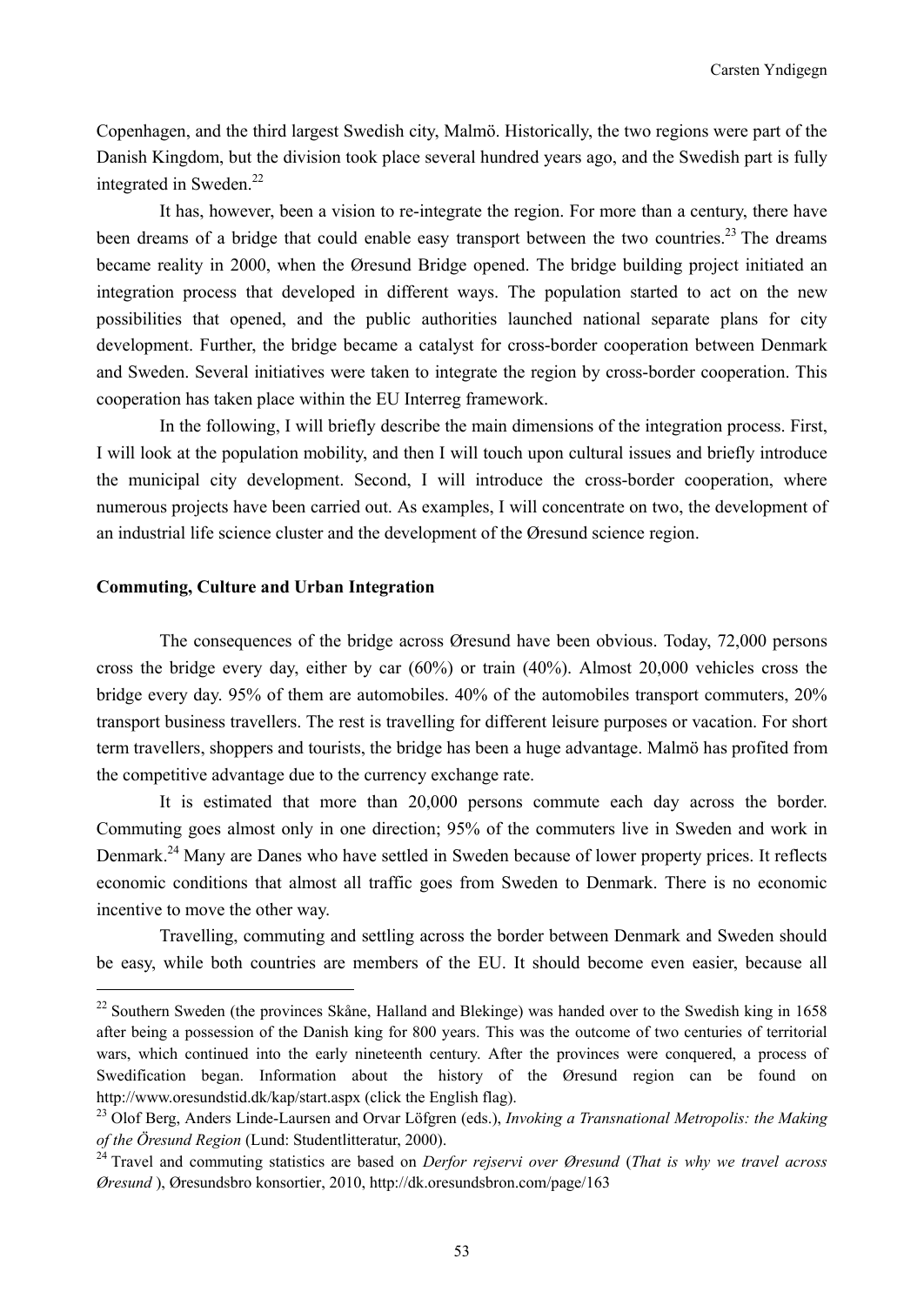Nordic countries already in 1952 formed the Nordic Council and agreed upon extensive citizen rights. Citizens are allowed to cross the border without holding a passport, and they can freely settle, work and study in the neighbouring country. Living in one country and working in the other is although not without problems. Taxation rules, holding personal identity cards, and getting access to public and private service provisions have been the main issues.

It could be expected that language and cultural differences would be obstacles, but this seems not to be the case. The two languages are mutually understandable, although confusing particularities exist. For example the word "gratis" means "without payment" in Danish and "congratulations" in Swedish. Cultural habits differ in the two countries as well. This is observed in different food preferences, but also in different practices of dishwashing.<sup>25</sup> Habits of stereotyping the others and telling jokes have also been practiced. Denmark has a more liberal alcohol policy. Beer, wine and strong alcohol are freely available everywhere, while they are only sold in licensed shops in Sweden, and at much higher prices. Therefore, it has – even before the bridge – been common for Swedes to go to Copenhagen to drink in the bars and buy cheap alcohol. So, one of the less nice sayings is: "Keep Copenhagen clean, escort a Swede to the ferry." <sup>26</sup> While the Swedes have always been considered as the stronger part, the big brother, it is the Danes that tell jokes about the Swedes and hold small prejudices against them.<sup>27</sup> Danes think they have more humour and are more relaxed than the Swedes, who are considered to be stiff and formal. A closer look at the differences, however, reveal that Sweden is less bureaucratic than Denmark in many areas.

The idea of a cross-border city that integrates both sides of Øresund, an Örestad, was developed in the 1960s, but it was the decision to build the bridge that gave it wings. There has not been a coordinated city development across Øresund. The city development has been separate national projects that were initiated by and took advantage of the bridge.

The Danish city project, Ørestad, is positioned in the part of the capital, Copenhagen, which spans to the island Amager. In 1992 a gigantic project was launched. An architectural competition, won by Finnish architect team ARKKI, formed the master plan for the area. The area combines businesses, housing estates, recreational areas, and water canals. The area now holds the capital area's largest shopping mall, two universities, and the premises of the public Danish Radio and Television Company with its renowned concert hall. It is transited by metro and the railway that both lead to neighbouring Copenhagen Airport. The train continues across the bridge to Malmö in Sweden.

On the Swedish side, a parallel development will take place when the new city Hyllie is constructed. It will hold the first train station on the line from Denmark, and continue in a new constructed underground tunnel under Malmö to the city centre. Hyllie will be holding both housing estates and businesses, among them a new shopping mall that will be among the largest in Scandinavia, and a big conference and concert hall, Malmö Arena.

<sup>25</sup> Anders Linde-Laursen, *Bordering: Identity Processes between the National and Personal* (Farnham: Ashgate, 2010), p. 204.

<sup>&</sup>lt;sup>26</sup> *Ibid*, p. 204.<br><sup>27</sup> Peter Gundelach, "Joking Relationships and National Identity in Scandinavia," *Acta Sociologica* Vol. 43, No. 2 (2000), pp. 113-122.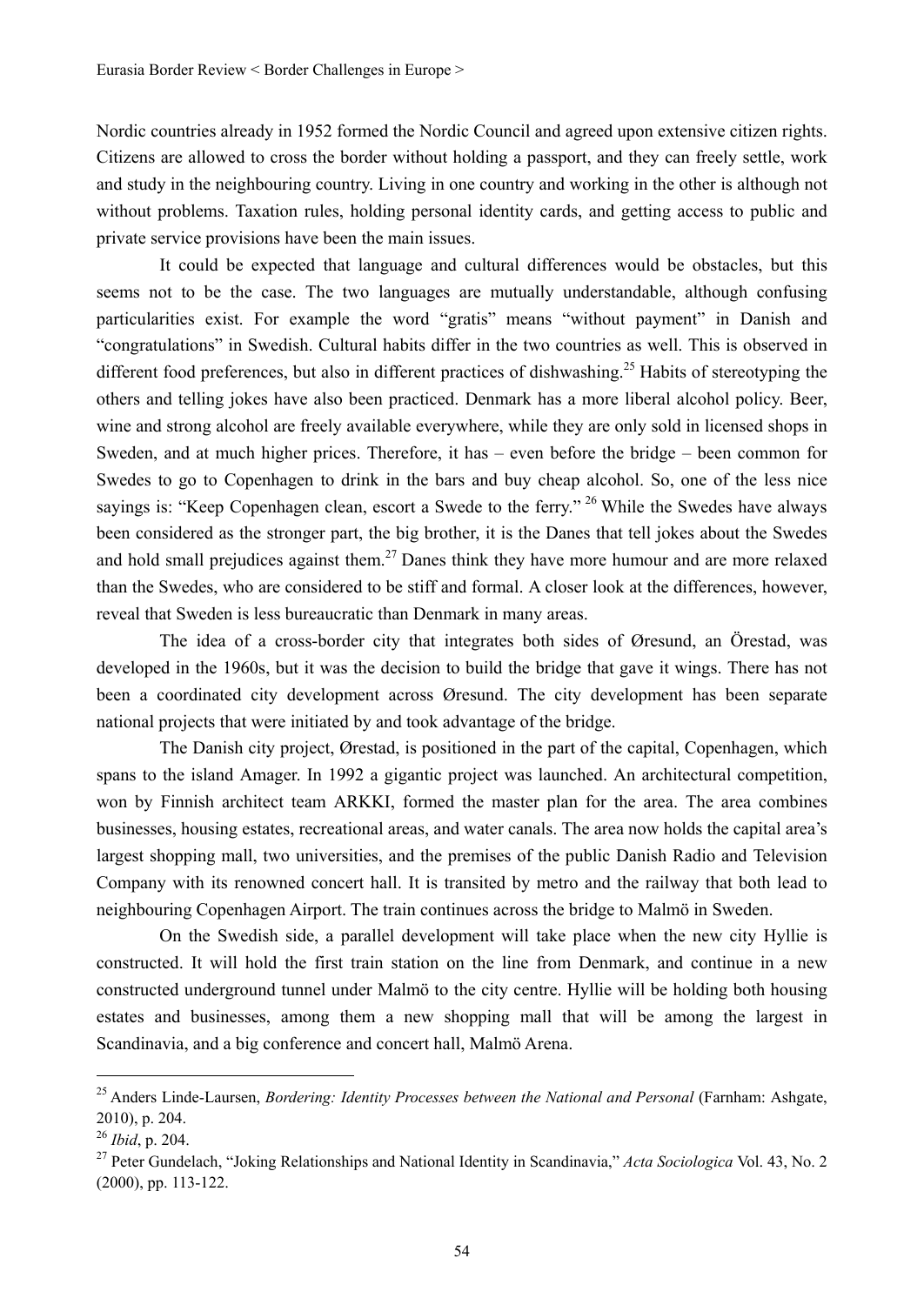## **Cross-border Cooperation in the Øresund Region**<sup>28</sup>

The main driver in the cross-border cooperation in the Øresund region has been the Øresund Committee that was established in 1993 by the mayors of Malmö and Copenhagen, and it consisted of representatives from local and regional authorities. It has initiated closer cooperation within leisure and sports, education and culture, and it has further been an initiator in developing projects to be funded by the Interreg programme.

Cross-border cooperation in the Øresund region has been furthered by the EU Interreg framework. The Øresund region became part of the Interreg programmes when Interreg IIA was launched.

The Interreg IIA programme that ran from 1996 to 2001 covered 125 projects and received 12.5 million euros in funding from the EU. The Interreg IIIA programme that ran from 2001 to 2008 funded 142 projects of which 26 were minor innovation projects. The EU contributed 28.6 million euros to the funding of these projects.

In the two first programmes, project partners should represent both nations and hold equal responsibility. In Interreg IVA, this has been changed, so that one of the partners is the lead partner in the project.

In the Interreg IIIA programme, the majority of projects have received an EU funding up to 1 million Swedish kroner. A few projects have received a substantially higher support. In the first year, Øresund University received 18 million Swedish kroner. During the years, many projects have focused on technological innovation and regional growth, and several projects concerning waste management, infrastructure and civil security have been funded. Research and higher education have been given a predominant position. Besides the cooperation umbrella, at Øresund University, independent agencies of knowledge development have been created. Among them, the Oresund Institute, an independent think tank that disseminates knowledge and initiates debates about crossborder cooperation and integration, and Örestat, a cooperation in providing cross-border statistics.<sup>29</sup> Also university extra-mural activities have received generous funding for projects. Cross-border cultural cooperation is represented in many minor projects. Among the projects that have received generous funding, a couple of projects in sports cooperation can be found, and a project concerning cross-border regional television cooperation received 17 million Swedish kroner. Development of the region as a tourism region has been prioritized, and one cross-border tourism project received 10 million Swedish kroner.<sup>30</sup>

In the latest Interreg programme, the Øresund programme has been merged with a Norwegian sub-programme, but for simplicity, I will leave this part out. The newest Interreg IVA programme has the main purpose to make the region the most attractive and competitive in Europe. The three main goals are 1) economic growth–directed at private business and entrepreneurship,

<sup>28</sup> The following web pages have been consulted: http://www.oresund.org; http://www.interreg-oks.eu; http:// www.interreg-oresund.dk

<sup>29</sup> http://www.oresundsinstituttet.org and https://www.h2.scb.se/orestat/website/index.aspx 30 Interreg IIIA Öresundsregionen, *Projektrapporter*, 2002-2006, cf. http://www.interreg-oresund.dk/interreg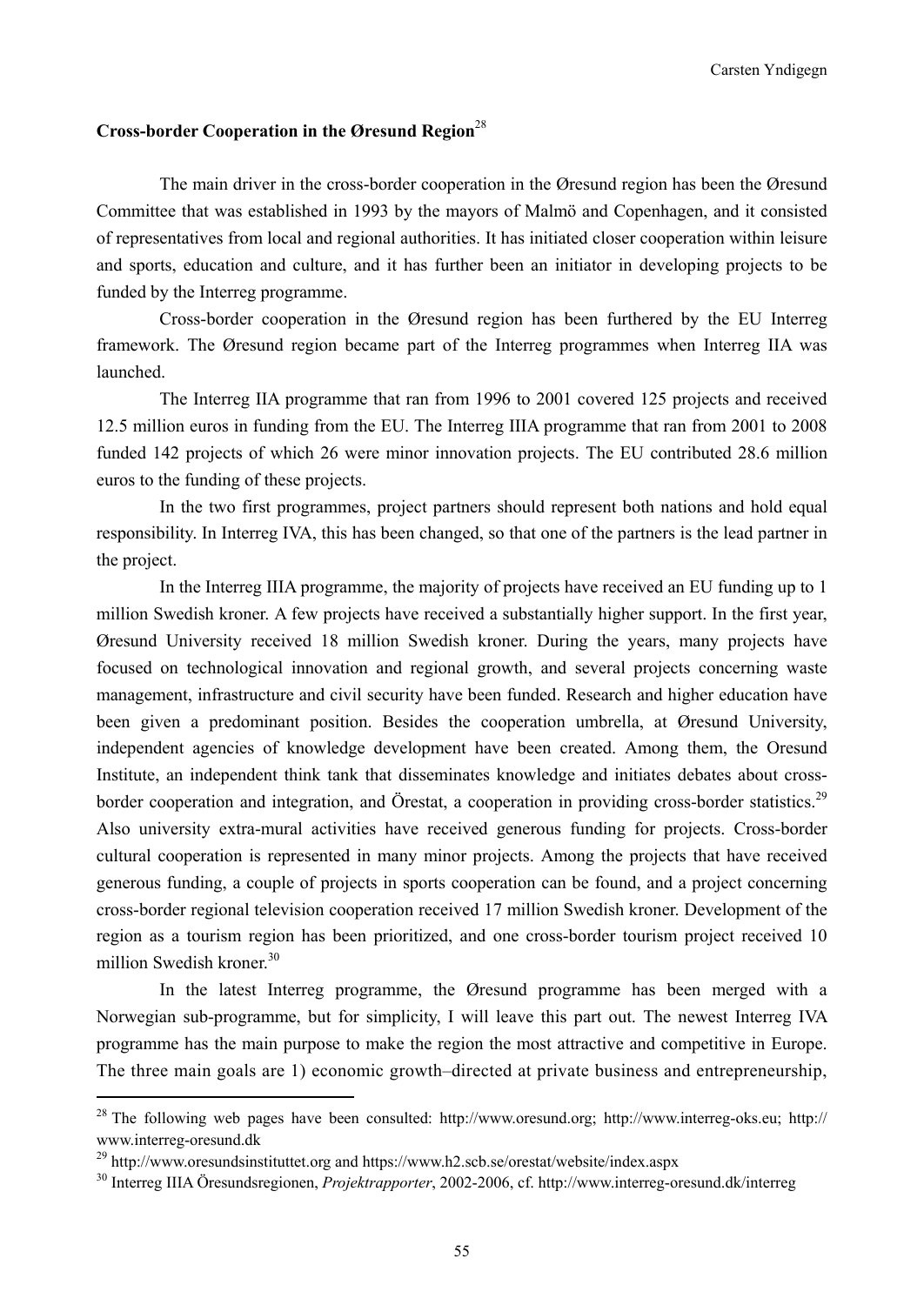2) physical and organisational integration and cohesion–directed at public institutions and public infrastructural planning, and 3) integration in everyday life–directed at all mental and physical barriers that citizens meet in their interaction across the border.

The total budget amounts to approximately 120 million euros, half of the sum will be contributed by the EU, the rest from local sources. A managing organisation has been established to conduct the programme. It is slightly different from previous organizations. The organisation is composed of several elements: a board of representatives that manage general counselling and surveillance; a board of directors that approve project applications. It has a secretariat at its disposal. While the board cannot act legally on behalf of the involved states, it has been agreed that all contracts have to be signed by the Swedish Agency for Economic and Regional Growth.

#### **Øresund Science Region**

The Øresund Science Region was formed by a range of networks or member organisations within different fields or clusters: Medicon Valley Alliance (biotech and life science), Øresund IT Academy (IT actors), Øresund Environment Academy (environmental business, education, policy and research), Øresund Design (design activities), Øresund Logistics (Knowledge Hub concerning knowledge and developments within the field of logistics), Øresund Food Network (research collaboration and knowledge exchange), Diginet Øresund (the digital entertainment industry), Nano Øresund (application of nanotechnology in industry through knowledge transfer), and the Humanities Platform with the aims of strengthening ties between the universities, the local, regional and national authorities, and the cultural arts institutions in the Øresund region.

# **Medicon Valley**<sup>31</sup>

Medicon Valley is a European life science cluster that spans the extended cross-border region of Oeresund, which is in eastern Denmark and south-western Sweden. It is promoted by public investment agencies on both sides of the border.<sup>32</sup> The Swedish agency "Invest in Skåne" has this description of what is called one of Europe's strongest life science clusters.

With academics, researchers, students and clinicians working in close proximity, Medicon Valley has it all: a healthy pipeline of pharmaceutical and biotech products and an abundance of exciting opportunities for business and investment. Dedicated to helping develop business, Medicon Valley offers:

<sup>&</sup>lt;sup>31</sup> The following websites have been consulted for information: http://www.mva.org; http://www.mediconvalley.dk; http://www.mediconvalley.com 32 Lise Lyck, *Øresundsregionalisering* – *Medicon Valley* (Frederiksberg: Copenhagen Business School, Center

for Tourism and Culture Management, 2006); Medicon Valley Alliance, *Medicon Valley: A Danish-Swedish Life Science Cluster Located in the Øresund Region* (Copenhagen: Medicon Valley Alliance, 2007).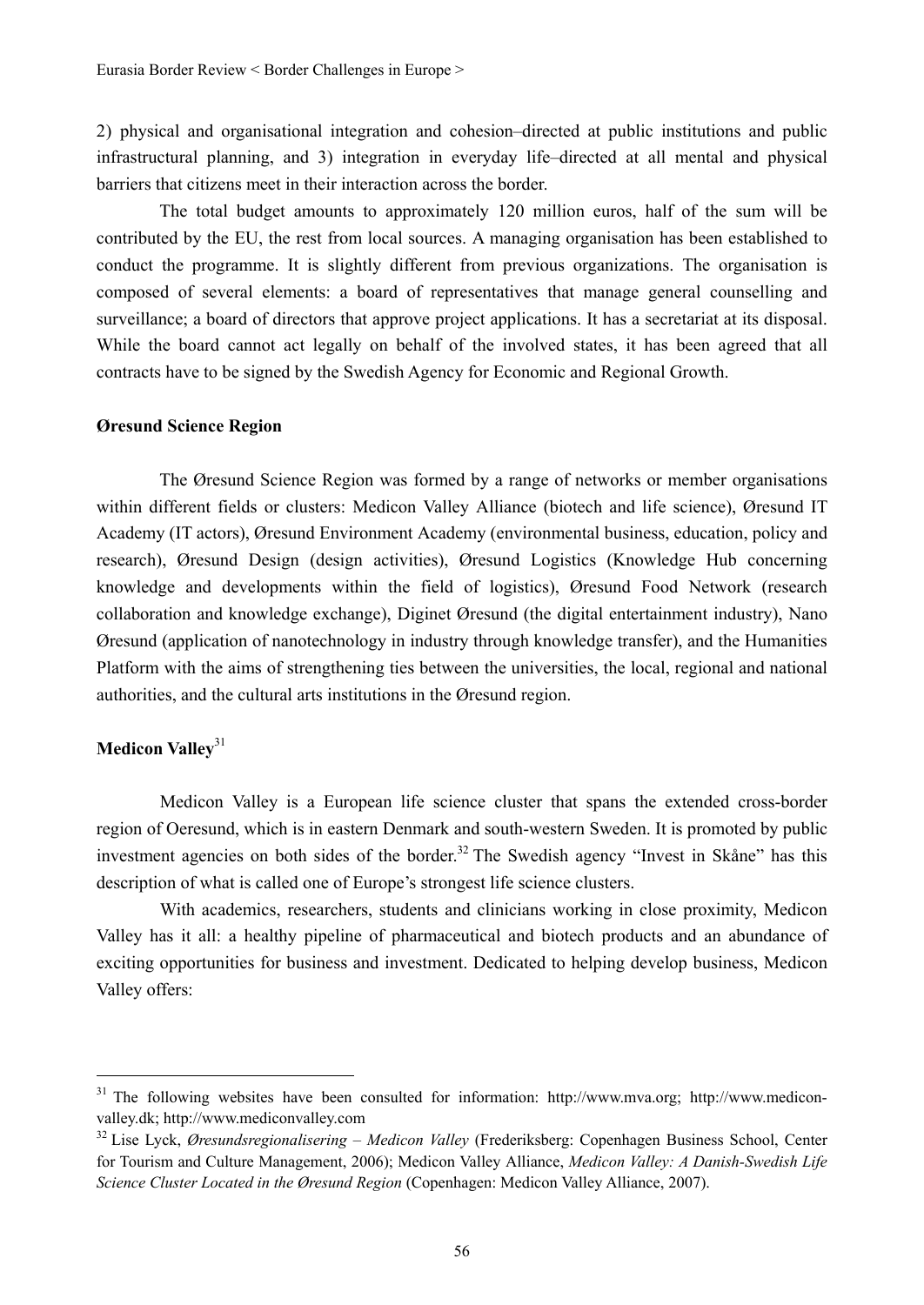- 1) A pool of highly qualified life-science university graduates and workers;
- 2) Effective technology transfer from universities to companies;
- 3) Opportunities to partner with mature pharma, biotech and medtech companies;
- 4) A rich vein of opportunity for venture capitalists interested in attractive life science companies;
- 5) An abundance of new licensing opportunities;
- 6) An outstanding environment, ideal for conducting clinical trials.<sup>33</sup>

The Medicon Valley has developed since the mid-1990s as a consequence of the building of the Øresund Bridge and the forming of a cross-border region between Denmark and Sweden. The industrial cluster develops already existing biotech firms in the region. Some of the major pharmaceutical companies in the cluster include Ferring, Novo Nordisk, H. Lundbeck, AstraZeneca and LEO Pharma. But significant for an industrial cluster, these major drivers have developed or attracted suppliers, produced spin-off companies, and established their own R&D in cooperation with research institutions.

The cluster organisation was initiated by the Øresund Committee. The cluster management association Medicon Valley Alliance (originally Medicon Valley Academy) was founded in 1995. It became an EU funded Interreg project in 1996, and after three years it continued without funding. Today, it has almost 300 members that represent the full life science value chain in Medicon Valley. It covers ten academic institutions, 83 biotech, 166 so-called medtech, and 27 pharmaceutical companies. Hereto contract research manufacturing organisations, a range of private service providers and public organisations are present. The private life science sector employs more than 40,000 employees, there are more than 10,000 life science researchers in the private and public life science sector, 5 universities that supply life science related educations have enrolled more than 45,000 students in life science, and 7,000 students graduate every year. Further, at the universities of Copenhagen and Lund, 2,600 PhD students are enrolled in life science.<sup>34</sup>

The cross-border cooperation and the initial funding of the cluster alliance have been of substantial significance for the cluster development. The cluster is based on companies with a long term investment profile, and they have been affected by the financial crisis, however, the cluster remains strong. Cross-border regional cooperation has overcome some of the obstacles of being a cross-national cluster, although consequences of this still persist.<sup>35</sup> The most recent development is that another big international medico company, Bayers, has decided to settle in the Ørestad.

# **Øresund University**<sup>36</sup>

Øresund University was established as an umbrella organisation for cooperation between an

<sup>33</sup> http://skane.com

<sup>34</sup> http://www.mediconvalley.com

<sup>&</sup>lt;sup>35</sup> Jonathan Potter and Gabriela Miranda (eds.), *Clusters, Innovation and Entrepreneurship* (Paris: OECD, 2009).<br><sup>36</sup> http://www.oresund.org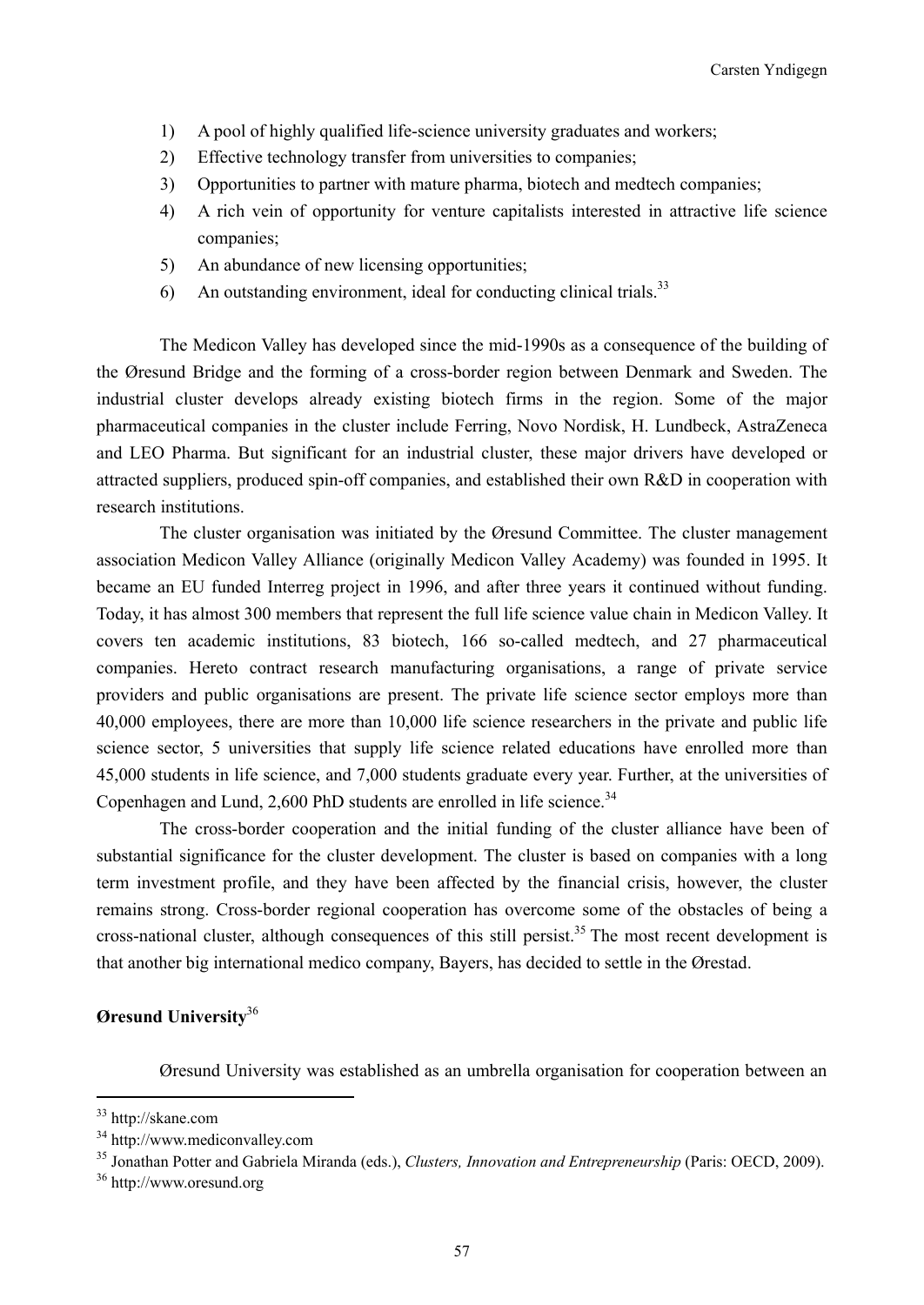original 14 universities and university colleges in the cross-border region. It covered full faculty universities, specialised universities, and university colleges. Due to a major merging of universities in Denmark, and the withdrawal of two Danish partners, the number of partners has been reduced to nine. Together, the participating universities enroll 165,000 undergraduate students, 6,000 doctoral students, and 10,000 researchers.

One of the main purposes was to further the cooperation between researchers, teachers and students. Initiatives have been taken in a wide area. Among them were a summer school initiative, and other initiatives to promote student exchange within and outside the region.

A spin-off of the university cooperation has been established. It is called the Øresund Entrepreneurship Academy, which works to promote entrepreneurship education at university level. It started in September 2006. It is co-financed by the Danish Enterprise and Construction Authority, the Swedish Government, Scania Region, the Capital Region of Denmark and Region Zealand. The purpose of the independent entity is to explore, exploit, stimulate, and develop entrepreneurship and enterprising behaviour at the universities in the Øresund region. The basic measure is entrepreneurship education, and the organisation supports educators at the 9 universities in the cooperation in establishing entrepreneurship courses, and it facilitates cooperation between the universities and business organisations.

Recently, the Øresund Science Region and Øresund University have merged to a new platform Oresund.org, where university cooperation is promoted through the web portal, Øresund Campus. The web portal has been established to make it easier for students to follow courses at the other universities across the border region. Within Øresund Campus, three administrative networks have been formed. They are the university libraries, the student counsellors, and international coordinators. These networks aim at exchanging information and finding the best practices within their fields.

The cross-border university and science region cooperation has been evaluated by the Organisation for Economic Co-operation and Development (OECD) as a successful outcome.

## **Cross-border Cooperation: Does it Matter?**

Cross-border cooperation has developed intensively in Europe since the end of the Second World War. The Europeans have realised that centuries of warfare had reached a point where the future of the continent was threatened. In the recent decades, cross-border cooperation has developed both in extent and in quality. Cross-border cooperation has become an important way of debordering Europe. It is an example of Europeanization,  $37$  and it can be seen in the huge increase in the mobility of the population. Such mobility increases the mutual welfare of all countries. It is an advantage for those who become mobile, and it is an advantage for the societies they choose to serve.

<sup>&</sup>lt;sup>37</sup> Jeffrey J. Anderson, "Europeanization and the Transformation of the Democratic Polity, 1945-2000," in *Journal of Common Market Studies* Vol. 40, No. 5 (2002), pp. 793-822; Magnus Jerneck, "Europeanization, Territoriality and Political Time," in Robert Harmsen and Thomas M. Wilson (eds.), *Europeanization: Institution, Identities and Citizenship,* Yearbook of European Studies No. 14 (Amsterdam: Rodopi, 2000), pp. 27-49.